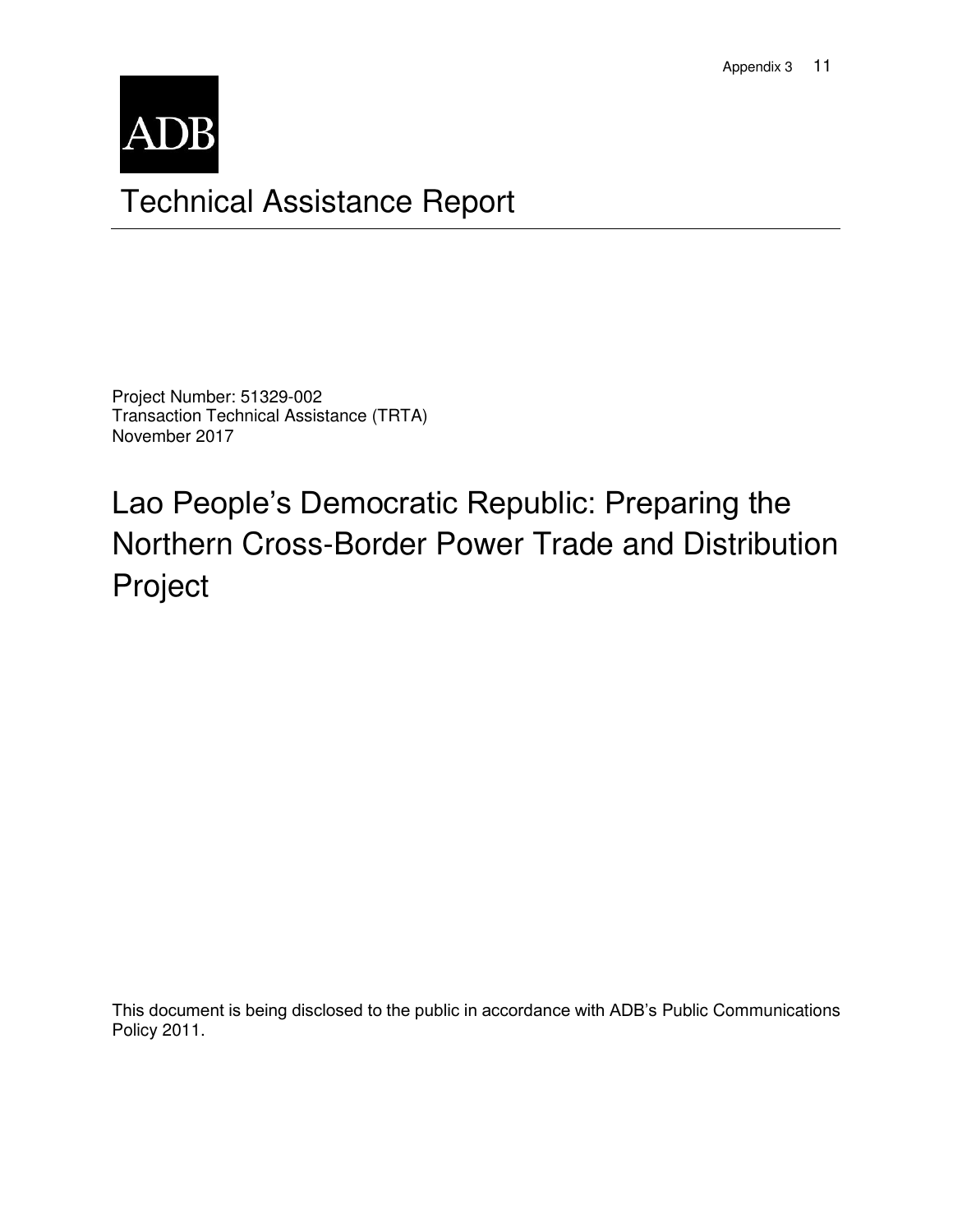## **CURRENCY EQUIVALENTS**

| (as of 15 November 2017) |     |            |  |
|--------------------------|-----|------------|--|
| Currency unit            | —   | kip (LAK)  |  |
| KN1.00                   | $=$ | \$0.00012  |  |
| \$1.00                   | $=$ | KN8,311.50 |  |

#### **ABBREVIATIONS**

| ADB         | Asian Development Bank           |
|-------------|----------------------------------|
| FDI.        | Electricite du Laos              |
| <b>GMS</b>  | Greater Mekong Subregion         |
| Lao PDR     | Lao People's Democratic Republic |
| <b>SHS</b>  | solar home system                |
| <b>TRTA</b> | transaction technical assistance |

#### **NOTE**

In this report, "\$" refers to United States dollars.

| <b>Vice-President</b><br><b>Director General</b><br><b>Directors</b> | Stephen Groff, Operations 2<br>Ramesh Subramaniam, Southeast Asia Department (SERD)<br>Andrew Jeffries, Energy Division, SERD<br>Yasushi Negishi, Lao People's Democratic Republic Resident<br>Mission, SERD                                                                                                                                                                                                                                  |
|----------------------------------------------------------------------|-----------------------------------------------------------------------------------------------------------------------------------------------------------------------------------------------------------------------------------------------------------------------------------------------------------------------------------------------------------------------------------------------------------------------------------------------|
| <b>Team leader</b><br><b>Team members</b>                            | Pradeep Tharakan, Principal Climate Change Specialist, SERD<br>Jeffrey Almera, Senior Operations Assistant, SERD<br>Ostiane Goh-Livorness, Counsel, Office of the General Counsel<br>Keiko Koiso, Procurement Specialist, Operations Services and<br><b>Financial Management Department</b><br>Genevieve O'Farrell, Environment Specialist (Safeguards), SERD<br>Melody Ovenden, Social Development Specialist (Resettlement),<br><b>SERD</b> |
|                                                                      | Ma. Elisa Paterno, Senior Finance Specialist, SERD<br>Christine Samaniego, Associate Project Analyst, SERD<br>Maria Aloha Samoza, Senior Project Officer, SERD                                                                                                                                                                                                                                                                                |
| Peer reviewer                                                        | Dae Kyeong Kim, Senior Energy Specialist (Smart Grids),<br>Sustainable Development and Climate Change Department                                                                                                                                                                                                                                                                                                                              |

In preparing any country program or strategy, financing any project, or by making any designation of or reference to a particular territory or geographic area in this document, the Asian Development Bank does not intend to make any judgments as to the legal or other status of any territory or area.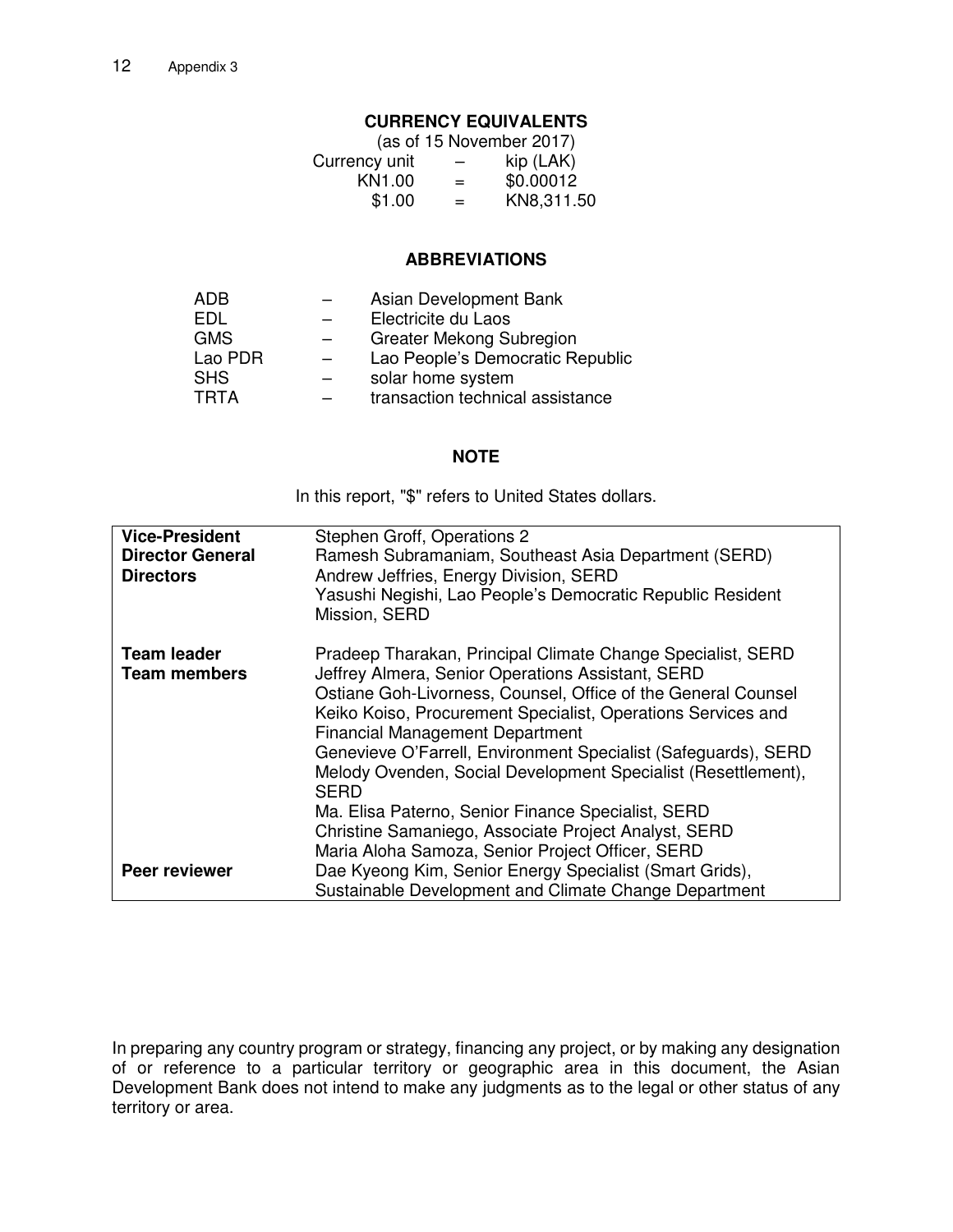# **CONTENTS**

TRANSACTION TECHNICAL ASSISTANCE AT A GLANCE

| I. | THE ENSUING PROJECT                      | 13 |
|----|------------------------------------------|----|
| Ш. | THE TECHNICAL ASSISTANCE                 | 13 |
|    | Justification<br>А.                      | 13 |
|    | В.<br><b>Outputs and Activities</b>      | 15 |
|    | C.<br>Cost and Financing                 | 16 |
|    | <b>Implementation Arrangements</b><br>D. | 17 |
|    | Е.<br>Governance                         | 17 |
|    | <b>APPENDIXES</b>                        |    |
| 1. | Cost Estimates and Financing Plan        | 18 |
| 2. | <b>List of Linked Documents</b>          | 19 |

Page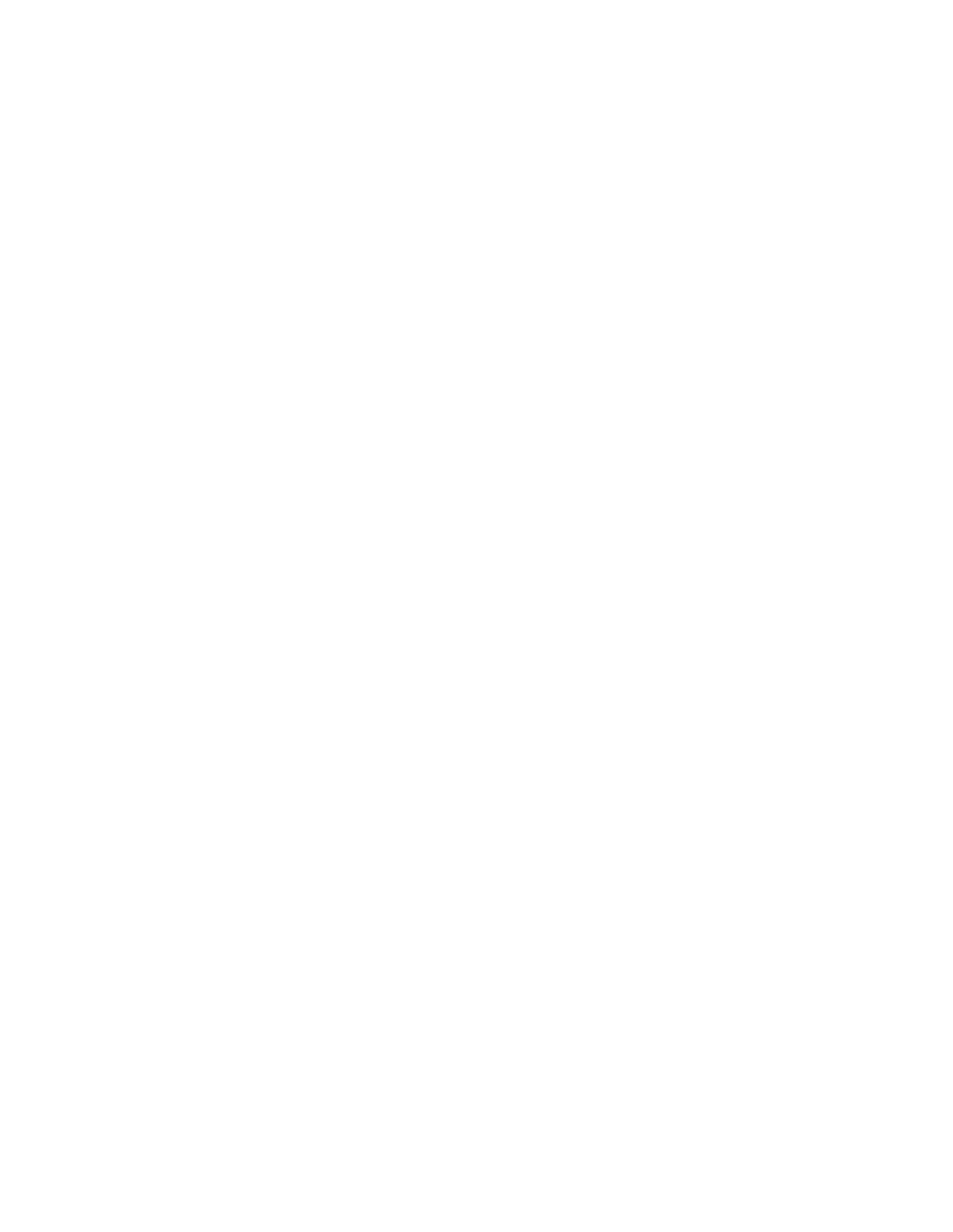#### **TRANSACTION TECHNICAL ASSISTANCE AT A GLANCE**

| 1. Basic Data                                                                                                                                 |                                                                                                                                                                                                                                                    |                                |                                                                        | Project Number: 51329-002         |
|-----------------------------------------------------------------------------------------------------------------------------------------------|----------------------------------------------------------------------------------------------------------------------------------------------------------------------------------------------------------------------------------------------------|--------------------------------|------------------------------------------------------------------------|-----------------------------------|
| <b>Project Name</b>                                                                                                                           | Northern Cross-Border Power Trade<br>and Distribution Project                                                                                                                                                                                      | <b>Department</b><br>/Division | <b>SERD/SEEN</b>                                                       |                                   |
| <b>Nature of Activity</b>                                                                                                                     | <b>Project Preparation</b>                                                                                                                                                                                                                         | <b>Executing</b><br>Agency     | Electricite du Laos                                                    |                                   |
| <b>Modality</b>                                                                                                                               | Regular                                                                                                                                                                                                                                            |                                |                                                                        |                                   |
| Country                                                                                                                                       | <b>LAO</b>                                                                                                                                                                                                                                         |                                |                                                                        |                                   |
| 2. Sector                                                                                                                                     | Subsector(s)                                                                                                                                                                                                                                       |                                |                                                                        | <b>ADB Financing (\$ million)</b> |
| Energy                                                                                                                                        | Electricity transmission and distribution                                                                                                                                                                                                          |                                | <b>Total</b>                                                           | 0.80<br>0.80                      |
| 3. Strategic Agenda                                                                                                                           | <b>Subcomponents</b>                                                                                                                                                                                                                               |                                | <b>Climate Change Information</b>                                      |                                   |
| Inclusive economic<br>growth (IEG)<br>Environmentally<br>sustainable growth<br>(ESG)<br>Regional integration<br>(RCI)<br>4. Drivers of Change | Pillar 2: Access to economic<br>opportunities, including jobs, made<br>more inclusive<br>Global and regional transboundary<br>environmental concerns<br>Pillar 1: Cross-border infrastructure<br><b>Components</b>                                 | Project                        | Climate Change impact on the<br><b>Gender Equity and Mainstreaming</b> | Medium                            |
| Governance and<br>capacity development<br>(GCD)<br>Partnerships (PAR)<br>Private sector<br>development (PSD)                                  | Client relations, network, and<br>partnership development to<br>partnership driver of change<br>Implementation<br>Regional organizations<br>South-South partner<br>Public sector goods and services<br>essential for private sector<br>development |                                | Some gender elements (SGE)                                             |                                   |
| 5. Poverty and SDG Targeting                                                                                                                  |                                                                                                                                                                                                                                                    | <b>Location Impact</b>         |                                                                        |                                   |
| Geographic Targeting<br><b>Household Targeting</b><br><b>SDG Targeting</b><br><b>SDG Goals</b>                                                | No.<br>Yes<br>Yes<br>SDG7                                                                                                                                                                                                                          | Nation-wide                    |                                                                        | High                              |
| 6. Risk Categorization                                                                                                                        | Low                                                                                                                                                                                                                                                |                                |                                                                        |                                   |
|                                                                                                                                               | 7. Safeguard Categorization Safeguard Policy Statement does not apply                                                                                                                                                                              |                                |                                                                        |                                   |
| 8. Financing                                                                                                                                  |                                                                                                                                                                                                                                                    |                                |                                                                        |                                   |
| <b>Modality and Sources</b>                                                                                                                   |                                                                                                                                                                                                                                                    |                                |                                                                        | Amount (\$ million)               |
| <b>ADB</b>                                                                                                                                    |                                                                                                                                                                                                                                                    |                                |                                                                        | 0.80                              |
|                                                                                                                                               | Transaction technical assistance: Technical Assistance Special Fund                                                                                                                                                                                |                                |                                                                        | 0.80                              |
| Cofinancing<br>None                                                                                                                           |                                                                                                                                                                                                                                                    |                                |                                                                        | 0.00<br>0.00                      |
| <b>Counterpart</b>                                                                                                                            |                                                                                                                                                                                                                                                    |                                |                                                                        | 0.00                              |
| None                                                                                                                                          |                                                                                                                                                                                                                                                    |                                |                                                                        | 0.00                              |
| Total                                                                                                                                         |                                                                                                                                                                                                                                                    |                                |                                                                        | 0.80                              |
|                                                                                                                                               |                                                                                                                                                                                                                                                    |                                |                                                                        |                                   |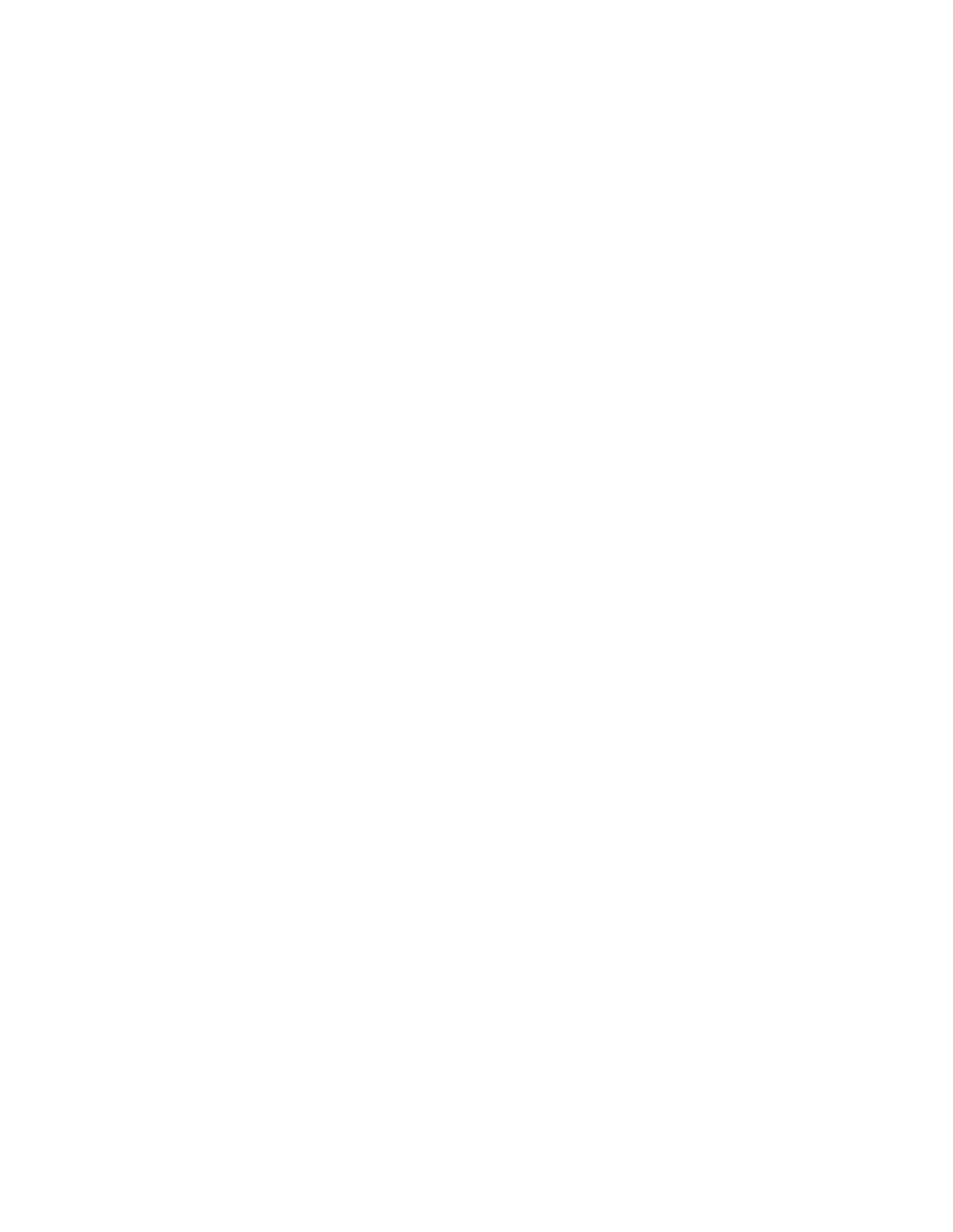# **I. THE ENSUING PROJECT**

1. The proposed Northern Cross-Border Power Trade and Distribution Project aims to promote regional power exchange in the Greater Mekong Subregion (GMS) and expand access to energy in several northern provinces in the Lao People's Democratic Republic (Lao PDR). The project will help address Lao PDR's need to: (i) expand access to low-cost, reliable power in rural areas; and (ii) develop power interconnections between Lao PDR and Thailand and Myanmar to increase power trade. The project will support the national electric utility, Electricite du Laos (EDL), with the following outputs: (i) electricity distribution expanded in the provinces of Luang Namtha, Bokeo, and Phongsaly, including provision of at least 8,000 household electricity meters; and (ii) cross-border transmission line(s) connecting Lao PDR with Thailand and/or Myanmar constructed. The outcome will be domestic electricity consumption and cross-border electricity trade increased. The impact will be Lao PDR graduated from least developed country status, as stated in the Vision 2030 and National Ten-Year Socio-Economic Development Strategy, 2016–2025.<sup>1</sup> The indicative amounts of the proposed project are (i) \$24.4 million in concessional ordinary capital resources lending funds, (ii) \$3.0 million in grant resources from the Asian Development Fund,<sup>2</sup> and (iii) \$10.0 million from the Government of Lao PDR. The project and this transaction technical assistance (TRTA) are included in the country operations business plan, 2018–2020 for Lao PDR.

### **II. THE TECHNICAL ASSISTANCE**

#### **A. Justification**

2. In recent years, Lao PDR has seen tremendous growth in economic development, averaging 7.6% from 2010–2016. Poverty has been reduced from 46% in 1992/93 to 23% in 2013. The energy sector has been a major contributor to the country's development. As the "battery of Southeast Asia," Lao PDR's hydropower development and electricity exports have been a critical source of revenue for the country. In 2016, electricity accounted for 21% of the country's exports.<sup>3</sup> At the same time, the government's effort to expand access to electricity within its borders has led to the early achievement of its target of 90% electrification by 2020. Currently, 92% of households have access to electricity through an on-grid connection, off-grid system or solar home system (SHS).<sup>4</sup> The government has since reset its objective to 95% electrification by 2020.

3. Despite the government's achievements, challenges remain in the energy sector. EDL's fragmented transmission and distribution system does not yet cover the entire country. As a result, there is great disparity in electrification rates between urban and rural areas. For example, regional data from 2015 shows that northern provinces of Bokeo, Luang Namtha, and Phongsaly had a combined electrification rate of 73% of households, with Phongsaly province alone at 46%, while Vientiane had reached over 99%.<sup>5</sup> Poverty remains high in these provinces, with an estimated 24% of households classified as poor in 2013, compared with 5.9% in Vientiane.<sup>6</sup> Unconnected rural households must choose between expensive off-grid electricity (primarily diesel) or none at all. However, the government realizes that expanding access to the few

 $\overline{a}$ <sup>1</sup> Government of the Lao People's Democratic Republic, Ministry of Planning and Investment. 2016. Vision 2030 and National Ten-Year Socio-Economic Development Strategy, 2016–2025. Vientiane.

 $2$  The ADF grant resources will be funded from Disaster Risk Reduction grant financing.

<sup>3</sup> ADB. 2017. *Country Partnership Strategy, Lao People's Democratic Republic, 2017–*2020: More Inclusive and Sustainable Economic Growth. Manila.

<sup>&</sup>lt;sup>4</sup> EDL. 2017. Electricity Statistics 2016. Vientiane.

<sup>5</sup> Ministry of Energy and Mines (2014).

<sup>&</sup>lt;sup>6</sup> Government of the Lao People's Democratic Republic, Ministry of Planning and Investment. 2014. Poverty Profile in Lao PDR: Poverty Report for the Lao Consumption and Expenditure Survey, 2012*–*2013. Vientiane.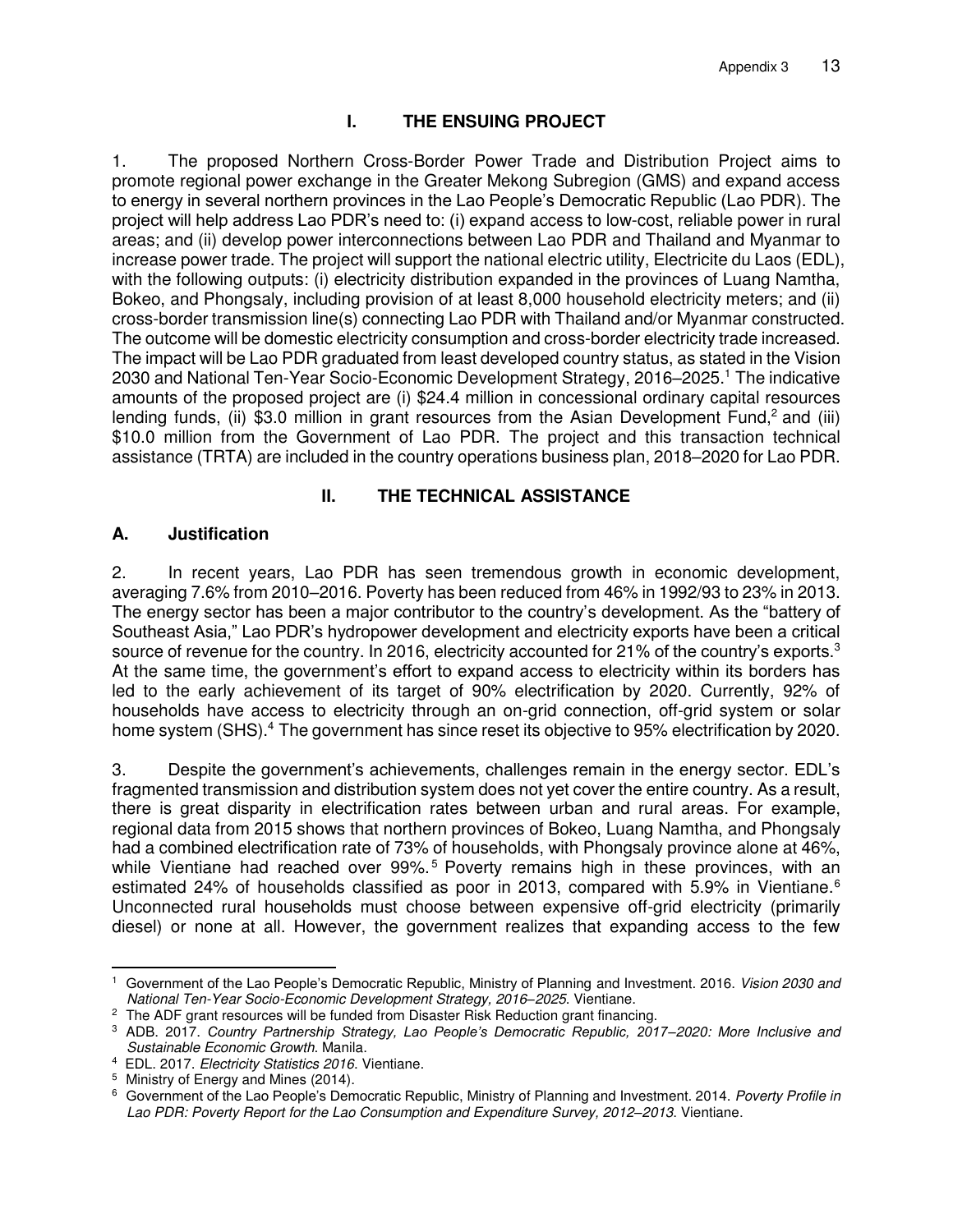remaining unconnected households via grid connection may not be economically feasible. Therefore, the Asian Development Bank (ADB) recommends a least-cost electrification approach, whereby alternative options, such as renewable-based mini grids, battery storage, and SHS will be evaluated along with grid extension.

4. The lack of a unified national electricity grid also contributes to increased system losses and affects reliability of supply. The current grid capacity is insufficient to meet peak demand in urban centers or keep up with growing demand. In addition, Lao PDR's reliance on hydropower leads to seasonal imbalances: during the wet season, hydropower is abundant and EDL has excess capacity; during the dry season, EDL experiences shortages of supply and must import power. Regional power trade can solve these imbalances and support expanded access in neighboring countries, benefiting the GMS as a whole.

5. The government's objectives are to further reduce poverty and alleviate fiscal sensitivities. In its Vision 2030 and National Ten-Year Socio-Economic Development Strategy, 2016–2025 (footnote 1), operationalized in the Eighth National Socio-Economic Development Plan, 2016– 2020<sup>7</sup> , the government targets Lao PDR's graduation from least-developed country status by 2025 through sustainable and inclusive development. Thus, improving electrification to households in rural areas and adding to the hydropower export capacity are two critical governmental objectives.

6. ADB has provided extensive support to the development of Lao PDR's electricity infrastructure since 1992 through several projects focused on generation and transmission and distribution. ADB's ongoing GMS Northern Power Transmission Project,<sup>8</sup> nearing completion, is extending 115-kilovolt transmission lines and distribution systems in Xaiyabuli, Phongsaly, and Vientiane provinces, and supporting an interconnection with the Electricity Generating Authority of Thailand–Provincial Electricity Authority system.

7. Building on this experience, the proposed Northern Cross-Border Power Trade and Distribution Project will support EDL with the following outputs: (i) electricity distribution expanded in the provinces of Luang Namtha, Bokeo, and Phongsaly, including provision of at least 8,000 household electricity meters to reach approximately 31% of the unserved households in the three provinces; and (ii) cross-border transmission line(s) connecting Lao PDR with Thailand and/or Myanmar constructed. Support for the project was requested by the government of Lao PDR in 2016. A scoping mission carried out in February–March 2017 reviewed the government's request and reached an understanding with the government, EDL and the Ministry of Energy and Mines on the scope of the proposed TRTA to prepare the project.

8. The proposed TRTA will help the government to identify all project components and prepare the project through completion of the project feasibility study, least-cost electrification analysis, front-end engineering design, and preparation of bid documents for the engineering, procurement, and construction contract for the transmission and distribution systems recommended.<sup>9</sup>

 7 Government of the Lao People's Democratic Republic, Ministry of Planning and Investment. 2016. Eighth Five-Year National Socio-Economic Development Plan, 2016*–*2020. Vientiane.

<sup>8</sup> ADB. 2009. Report and Recommendation of the President to the Board of Directors: Proposed Asian Development Fund Grant to the Lao People's Democratic Republic for the Greater Mekong Subregion Northern Power Transmission Project. Manila.

<sup>&</sup>lt;sup>9</sup> The TRTA first appeared in the business opportunities section of ADB's website on 25 October 2017.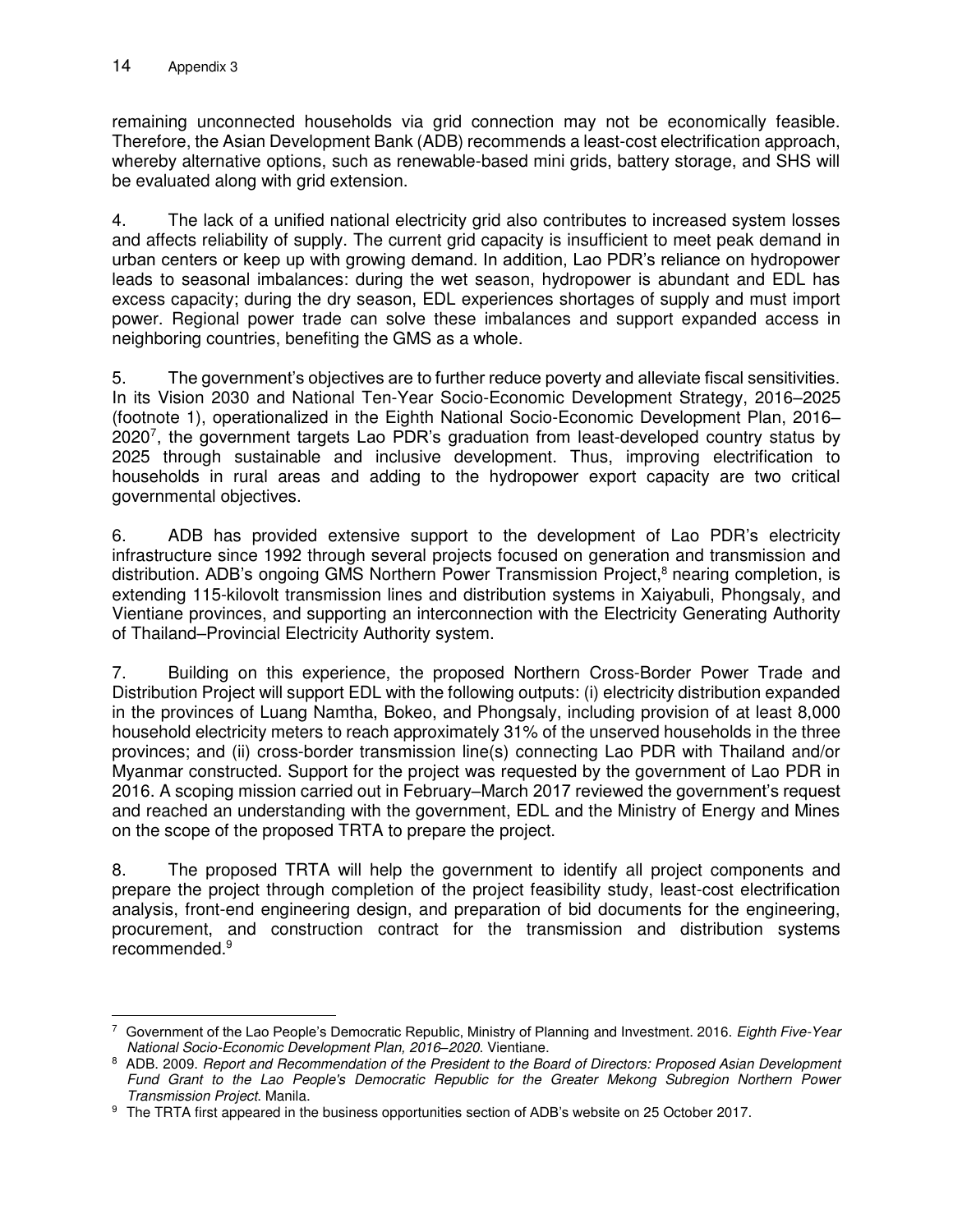9. Project due diligence will (i) evaluate the feasibility of one or more high-voltage crossborder connections between Lao PDR and Thailand and/or Myanmar, consisting of the following options:

- (a) from Ban Tonpheng (Bokeo Province, Lao PDR) to Mea Chan (Thailand),
- (b) from Ban Tonpheng (Bokeo Province, Lao PDR) to Shan State (Myanmar), and
- (c) from Meung Long (Luang Namtha, Lao PDR) to Shan State (Myanmar);

(ii) conduct a system study of cross-border interconnector options of 115/230/500 kilovolt as may be determined and evaluate the feasibility of using high-temperature low-sag conductors; (iii) determine the optimal combination of on-grid and/or off-grid solutions for rural electrification in three northern provinces (Luang Namtha, Bokeo, and Phongsaly) through a least-cost electrification planning approach; and (iv) develop an investment plan for the various electrification options.

10. To optimize the financial and economic benefits of rural electrification requires a "leastcost" analysis approach in which all options are considered and the optimized solution provided to the subject remote community and households. Least-cost analysis includes (i) streamlining policy, management and implementation mechanisms; (ii) review of existing on-grid distribution practices to minimize distribution line costs; and (iii) review of off-grid solutions optimizing leastcost generation, power line distribution, and connections as required. Options to be reviewed include extension of the grid through 3-phase and 1-phase systems including single wire earth return, off-grid mini (>25 kilowatts) and micro (2 kilowatts–25 kilowatts) systems, and SHS (50– 100 watts). According to the Ministry of Energy and Mines data, most villages requiring electrification by 2020 average less than 60 households and thus fall into the mini-grid range. Villages and households can be identified and aggregated through geographic information system techniques and software tools such as Homer can determine optimal off-grid generation options. Network Planner software uses the geographic information system data, load data, and optimized generation source data to determine the least-cost supply: be that on-grid or off-grid. This analysis is a financial approach to least-cost and must include asset life-cycle. Load flow studies using DIgSILENT will be used to optimize grid connected distribution.

11. A least-cost electrification plan supports effective communication with sources of funds enabling alignment of electrification projects to available funding, including public funding from the government via subsidies, EDL, international funding agencies, private investment, or publicprivate partnerships. For the project, government contributions through the Power to the Poor program of subsidies to low-income households and other potential sources of funding, such as ADB's output based aid grants, will be assessed during project preparation.

### **B. Outputs and Activities**

12. The major outputs and activities are summarized in Table 1.

| Table 1. Julillial V OF Major Outputs and Activities                          |                       |                                                                                                                                                                                                                           |  |
|-------------------------------------------------------------------------------|-----------------------|---------------------------------------------------------------------------------------------------------------------------------------------------------------------------------------------------------------------------|--|
| <b>Major Outputs</b>                                                          | <b>Delivery Dates</b> | <b>Key Activities with Milestones</b>                                                                                                                                                                                     |  |
| 1. Feasibility study on<br>transmission and distribution<br>projects prepared | <b>July 2018</b>      | 1.1 Inception report detailing current state of<br>transmission and distribution infrastructure<br>in project areas, TA implementation<br>schedule, review of safeguards compliance<br>issues, and other issues that need |  |

#### **Table 1: Summary of Major Outputs and Activities**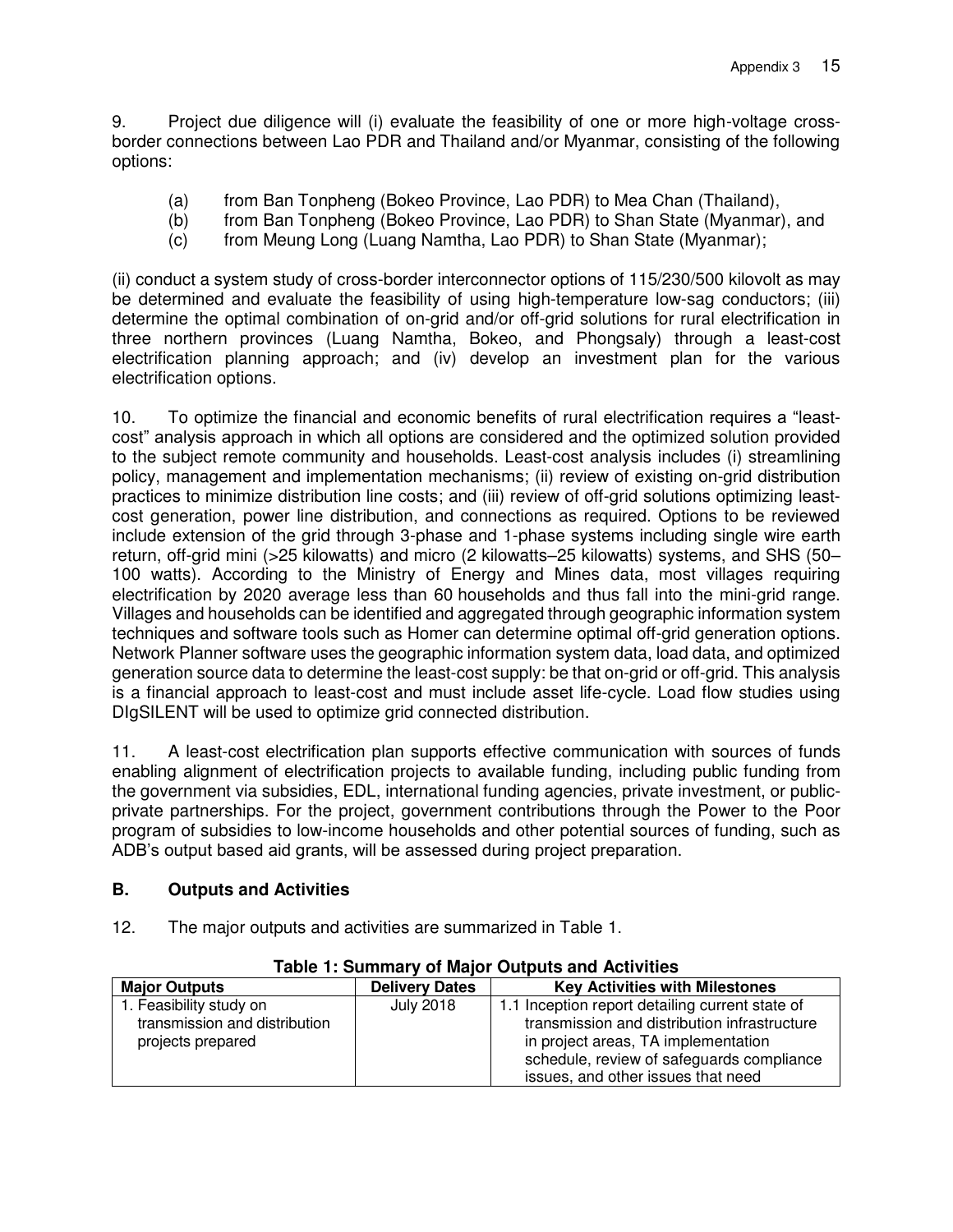| <b>Major Outputs</b>                                                 | <b>Delivery Dates</b> | <b>Key Activities with Milestones</b>                                                                                                                                                                                                                                                          |
|----------------------------------------------------------------------|-----------------------|------------------------------------------------------------------------------------------------------------------------------------------------------------------------------------------------------------------------------------------------------------------------------------------------|
|                                                                      |                       | resolution. February 2018 (6 weeks from<br>mobilization)                                                                                                                                                                                                                                       |
|                                                                      |                       | 1.2 Draft FS report including: technical<br>feasibility assessment, financial and<br>economic analysis, social and<br>environmental due diligence including<br>gender analysis, project procurement risk<br>assessment, and project procurement plan.<br>May 2018 (16 weeks from mobilization) |
|                                                                      |                       | 1.3 Final FS report including incorporation of<br>feedback from ADB and EDL. July 2018 (24<br>weeks from mobilization)                                                                                                                                                                         |
| Least-cost electrification<br>2.<br>analysis prepared                | May 2018              | 2.1 Report on least-cost life-cycle geospatial<br>analysis for electrification using on-grid and<br>off-grid solutions (including renewables,<br>mini-grids, battery storage, and SHS) with<br>optimal solutions identified. May 2018 (16<br>weeks from mobilization)                          |
|                                                                      |                       | 2.2 Investment plan for electrification options,<br>assessing contributions of P2P and output<br>based aid grant funding. May 2018 (16<br>weeks from mobilization)                                                                                                                             |
| 3. Front-end engineering design<br>and bidding documents<br>prepared | August 2018           | 3.1 Technical engineering concept design of<br>transmission and distribution systems and<br>cost estimates. May 2018 (16 weeks from<br>mobilization)                                                                                                                                           |
|                                                                      |                       | 3.2 Draft procurement documents. May 2018<br>(16 weeks from mobilization)                                                                                                                                                                                                                      |
|                                                                      |                       | 3.3 Final procurement documents including<br>incorporation of feedback from ADB and<br>EDL. August 2018. (28 weeks from<br>mobilization)                                                                                                                                                       |

ADB = Asian Development Bank, EDL = Electricite du Laos, FS = feasibility study, P2P = Power to the Poor program,  $SHS = solar$  home system,  $TA = technical$  assistance Source: Asian Development Bank estimates.

#### **C. Cost and Financing**

13. The TRTA is estimated to cost \$880,000, of which \$800,000 will be financed on a grant basis by ADB's Technical Assistance Special Fund (TASF 6). The key expenditure items are listed in Appendix 1.

14. The government will provide counterpart support in the form of office space, communication facilities, and other in-kind contributions. The government was informed that approval of the TA does not commit ADB to finance any ensuing project.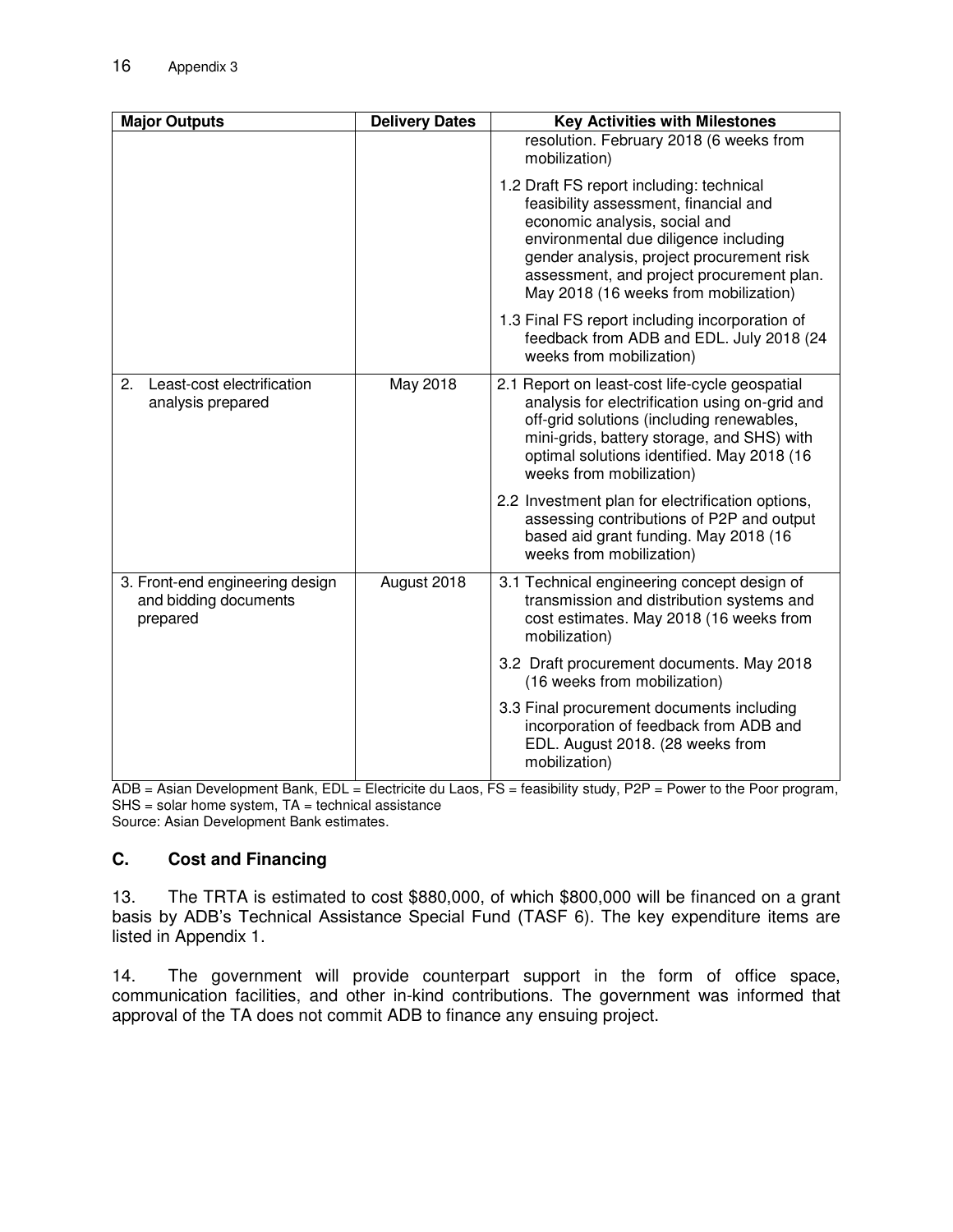### **D. Implementation Arrangements**

15. ADB will administer the TRTA. The Energy Division of the Southeast Asia Department will select, supervise and evaluate consultants, and organize workshops.

| <b>Aspects</b>                                                 | $1000$ E. Implementation Andrewments<br><b>Arrangements</b>                                                                                                 |                                   |           |  |
|----------------------------------------------------------------|-------------------------------------------------------------------------------------------------------------------------------------------------------------|-----------------------------------|-----------|--|
| Indicative implementation period                               | January 2018–December 2019                                                                                                                                  |                                   |           |  |
| Executing agency                                               | Electricite du Laos                                                                                                                                         |                                   |           |  |
| Implementing agencies                                          | Electricite du Laos                                                                                                                                         |                                   |           |  |
| Consultants                                                    |                                                                                                                                                             | To be selected and engaged by ADB |           |  |
|                                                                | Quality- and cost-based<br>selection (90:10)                                                                                                                | 42.5 person-<br>months            | \$720,000 |  |
|                                                                | Individual consultant selection                                                                                                                             | 12 person-months                  | \$80,000  |  |
| Procurement                                                    | Survey, workshop, report and communication services are to be procured<br>by consultants based on prior approval of the ADB TASU.                           |                                   |           |  |
| Advance contracting                                            | Advance contracting will be used for recruitment of consultants.                                                                                            |                                   |           |  |
| Disbursement                                                   | The technical assistance resources will be disbursed following ADB's<br>Technical Assistance Disbursement Handbook (2010, as amended from<br>time to time). |                                   |           |  |
| Asset turnover or disposal<br>arrangement upon TRTA completion | All goods, if any, purchased under the TRTA will be turned over to the<br>executing agency upon completion of the TRTA                                      |                                   |           |  |

|  | <b>Table 2: Implementation Arrangements</b> |
|--|---------------------------------------------|
|  |                                             |

ADB = Asian Development Bank; TRTA = transaction technical assistance; TASU = technical assistance supervising unit.

Source: Asian Development Bank estimates.

16. **Consulting services.** The consultants will have extensive experience in the design and implementation of transmission lines, substations, and distribution systems (including on-grid and off-grid options such as renewable-based mini-grids); the development of feasibility studies for similar projects and safeguards compliance documents; and least-cost electrification planning. One contract package for \$720,000 will be used to recruit a firm through quality- and cost-based selection with a simplified technical proposal. The individual consultant will be recruited using individual consultant selection, for a contract package totaling \$80,000. Each contract package will be a time-based contract. ADB will engage consulting firms and individual consultants in accordance with ADB Procurement Policy (2017, as amended from time to time) and the associated Project Administration Instructions/Staff Instructions on Business Processes for TRTA.<sup>10</sup>

### **E. Governance**

17. Capacities of the executing agency on financial management assessments, procurement capacity assessment, risk assessment and management, and integrity due diligence will be assessed.

 $\overline{a}$ <sup>10</sup> Terms of Reference for Consultants (accessible from the list of linked documents in Appendix 2).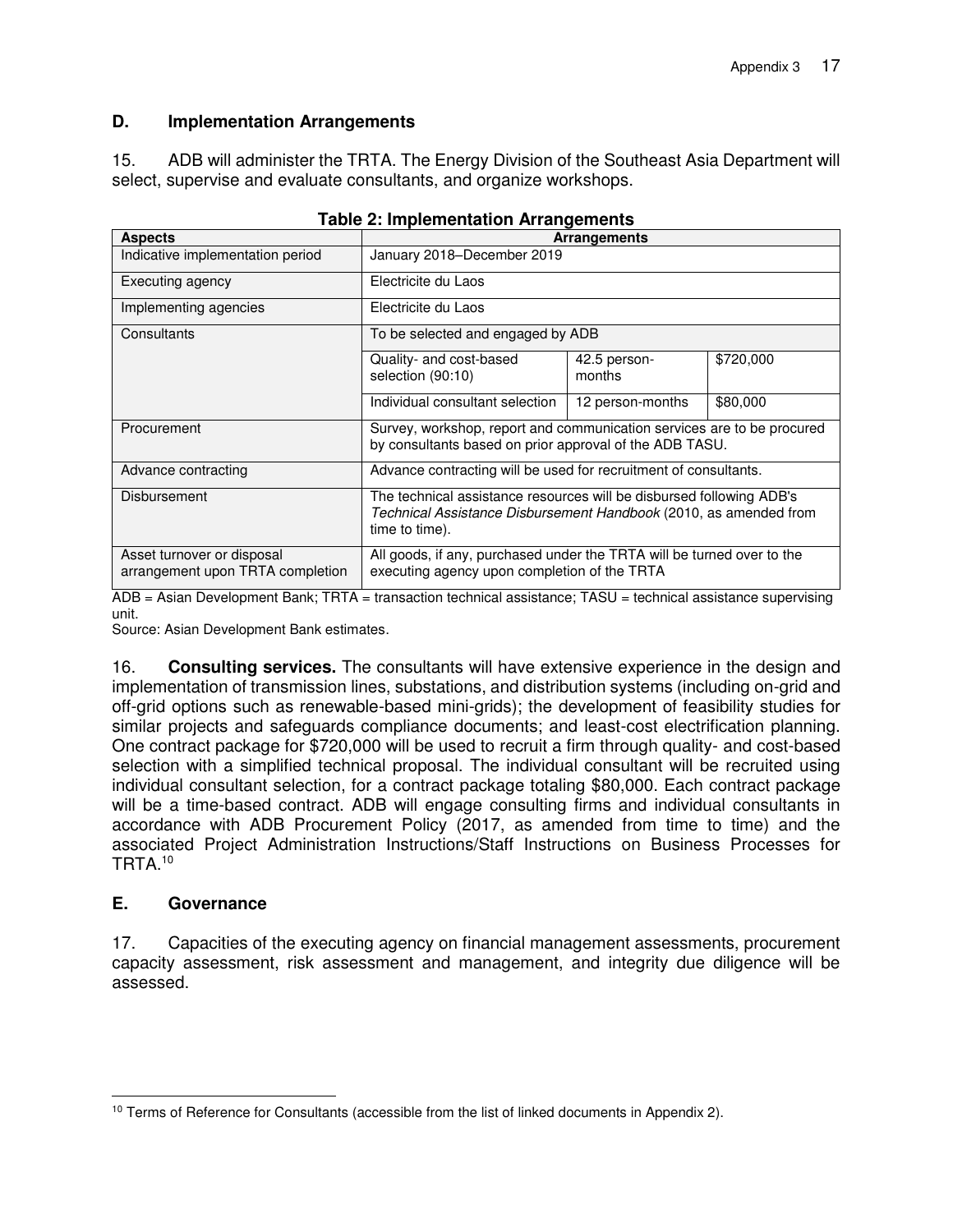#### **APPENDIX 1: COST ESTIMATES AND FINANCING PLAN**

(\$'000)

|    | <b>Item</b><br>Amount                                             |       |  |
|----|-------------------------------------------------------------------|-------|--|
| А. | Asian Development Bank <sup>a</sup>                               |       |  |
|    | Consultants                                                       |       |  |
|    | a. Remuneration and per diem                                      |       |  |
|    | International consultants                                         | 390.1 |  |
|    | ii.<br>National consultants                                       | 166.2 |  |
|    | Out-of-pocket expenditures<br>b.                                  |       |  |
|    | International and local travel                                    | 85.6  |  |
|    | 2.<br>Surveys                                                     | 20.0  |  |
|    | Workshops and consultations<br>3.                                 | 10.0  |  |
|    | Reports and communications<br>4.                                  | 5.0   |  |
|    | 5.<br>Miscellaneous administration and support costs <sup>b</sup> | 90.0  |  |
|    | Contingencies<br>6.                                               | 33.1  |  |
|    | 800.0<br>Total                                                    |       |  |

Note: The technical assistance (TA) is estimated to cost \$880,000, of which contributions from the Asian Development Bank are presented in the table above. The government will provide counterpart support in the form of counterpart staff, office space, and other in-kind contributions. The value of government contribution is estimated to account for 9% of the total TA cost.

a Financed by the Asian Development Bank's Technical Assistance Special Fund (TASF 6).

b To include provision of \$80,000 for the direct hire of a consultant (Energy Analyst) to support the project. Source: Asian Development Bank estimates.